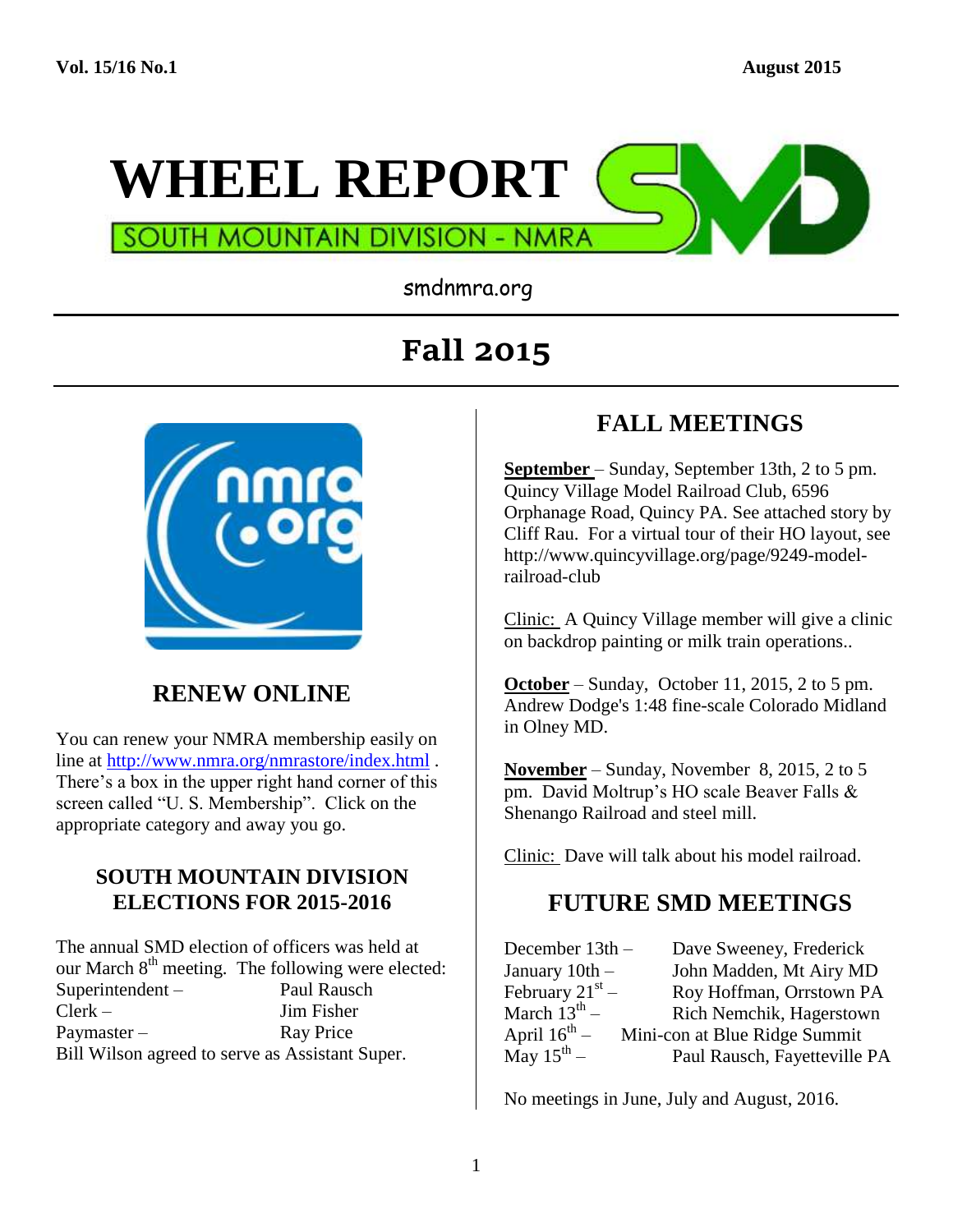#### **QUINCY VILLAGE MODEL RAILROAD CLUB**

#### by Clifton Rau

The Quincy Village Model Railroad Club (known familiarly as the QVMRC) formed in the spring of 2003. We started with a modest 9X11 foot HO gauge display located in a small corner space outside the Quincy Village Wood Shop. At that time, we had about 15 members with only 2 having had any previous train modeling history. Currently, we have a membership of 25, including 12 ladies who identify themselves as the ladies contingent of QVMRC or the "Caboose Club". In 2007, we were given 2 rooms in a single story old school house on the campus of the Quincy Village Retirement Community. Today, we occupy 4 rooms in the same building with total room square footage of about 2500 square feet. The displays include G, Std, O, S, HO, and N gauges. Most of the displays have been designed to run without interruption and operator attention.

The largest room holds an HO gauge display with two main levels connected through a 15 inch high helix. This display is the only display designed for operational sessions. We have not yet had time to utilize the operational features of this display as we are still in the development stage. Yes, we still are building after 8 years!

Our current project is an HO gauge display which will, we hope, include an airport which will fly a model of a Boeing 737 through a cloud bank. Unfortunately. the earliest this can become complete will be in early 2016, but progress is visable.

#### **FROM THE SUPER'S DESK**

Welcome Back! I trust all of you had a wonderful summer. Like everyone else, I was completing all my 'honey do's,painting/staining the deck,

landscaping and enjoying the family. One new great granddaughter and another one on the way. Also working in the basement, every chance I got. Two hidden staging yards were created, wired and turnout machines installed and wired. Currently running the main buss for the DCC unit. I forgot how boring it was to drop and solder feeder wires.

We have a great schedule planned for the year. A several new layouts are on the schedule and a couple that we have visited before, but not for a couple of years. In September we will visit the Quincy Home layout which features several scales in different rooms and Master Model Railroader Andrew Dodge has agreed to host the October Meeting. It would be worth the cost of your dues to see this layout. In November we will visit Dave Moltrup and see his amazing Steel themed layout.

I hope to see a lot of you participating, we have so much more planned to make this year better than last.

Don't forget about the fall convention in New Jersey. [WWW.delawarevalleyturn.org](http://www.delawarevalleyturn.org/)

Happy Model Railroading.

Paul

#### **STEAM INTO HISTORY**

On June 7th, eight of us met for a picnic in a park on Main Street in New Freedom PA. Then we rode Steam Into History to the historic Hanover Junction Depot. Abraham Lincoln changed trains at this depot on his way to give the Gettysburg Address. We rode in the combine, close to the entertainment performing in the baggage end. Attending were Mike Reed, Stephanie Boss, Paul and Linda Rausch, Rich and Lynn Nemchik, Dave Sweeney and Richard Lind. Stephanie Boss organized the trip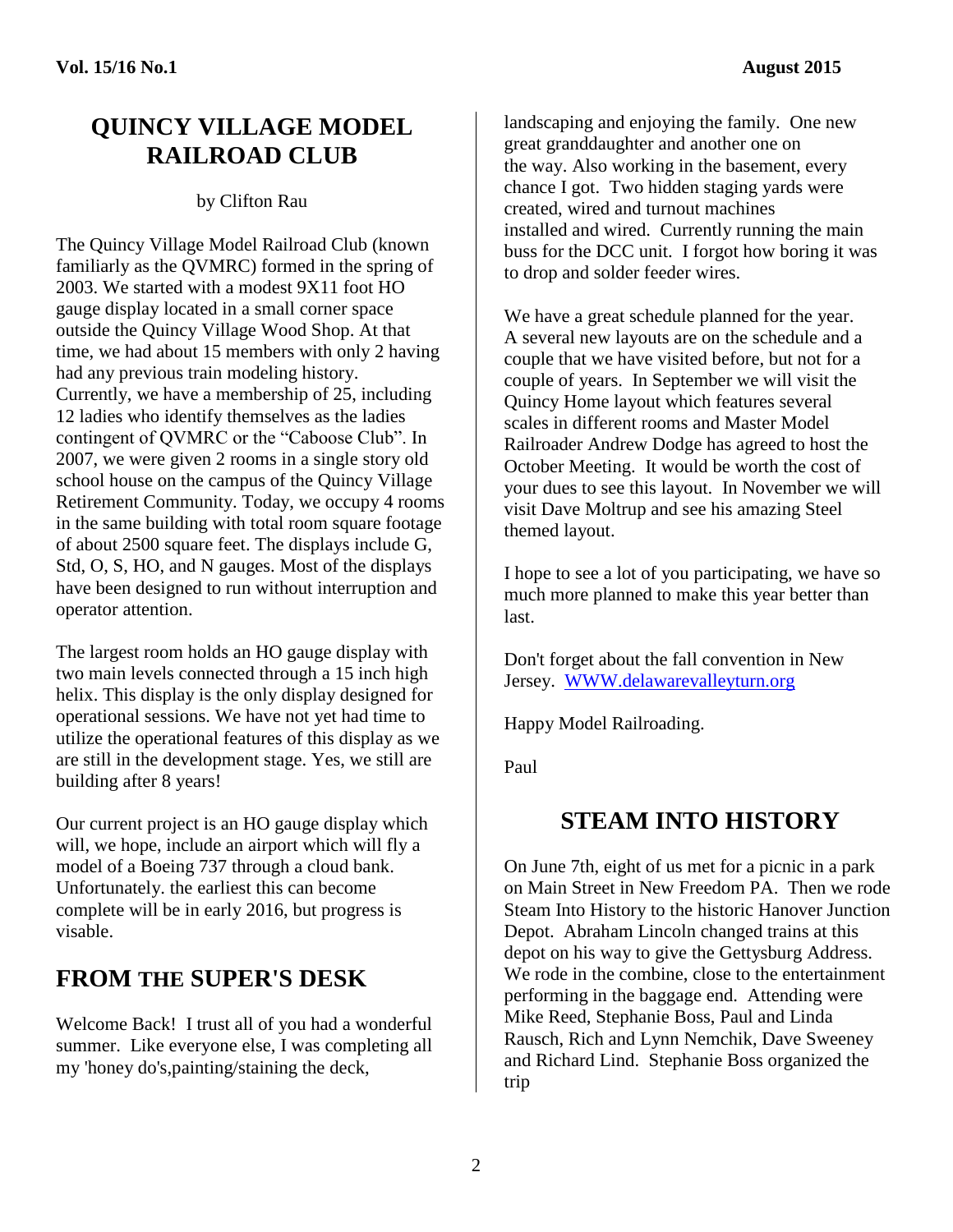#### **MAINLINE HOBBY PRESENTS: THE ANNUAL SMD SPRING MINI-CONVENTION**

by Pete Clarke, photos by Tom Fedor



Bottom center:Ken Mazer builds turnouts. Crossing the center: attendees are building "make-and-take" kits. At the far wall: The Western Maryland Railroad Historical Society modular layout.

On Saturday, April 18, 2015 the South Mountain Division together with Mainline Hobby Supply hosted their third annual spring mini-convention. As has been true in the past, there was no cost to attend this event and all were welcome to attend.

Most conventions feature clinics in separate rooms



Bill Reynolds - Casting walls



David Moltrup - Easy truck weathering



Andrew Dodge - Scratch built 1:48 Colorado Midland Locomotive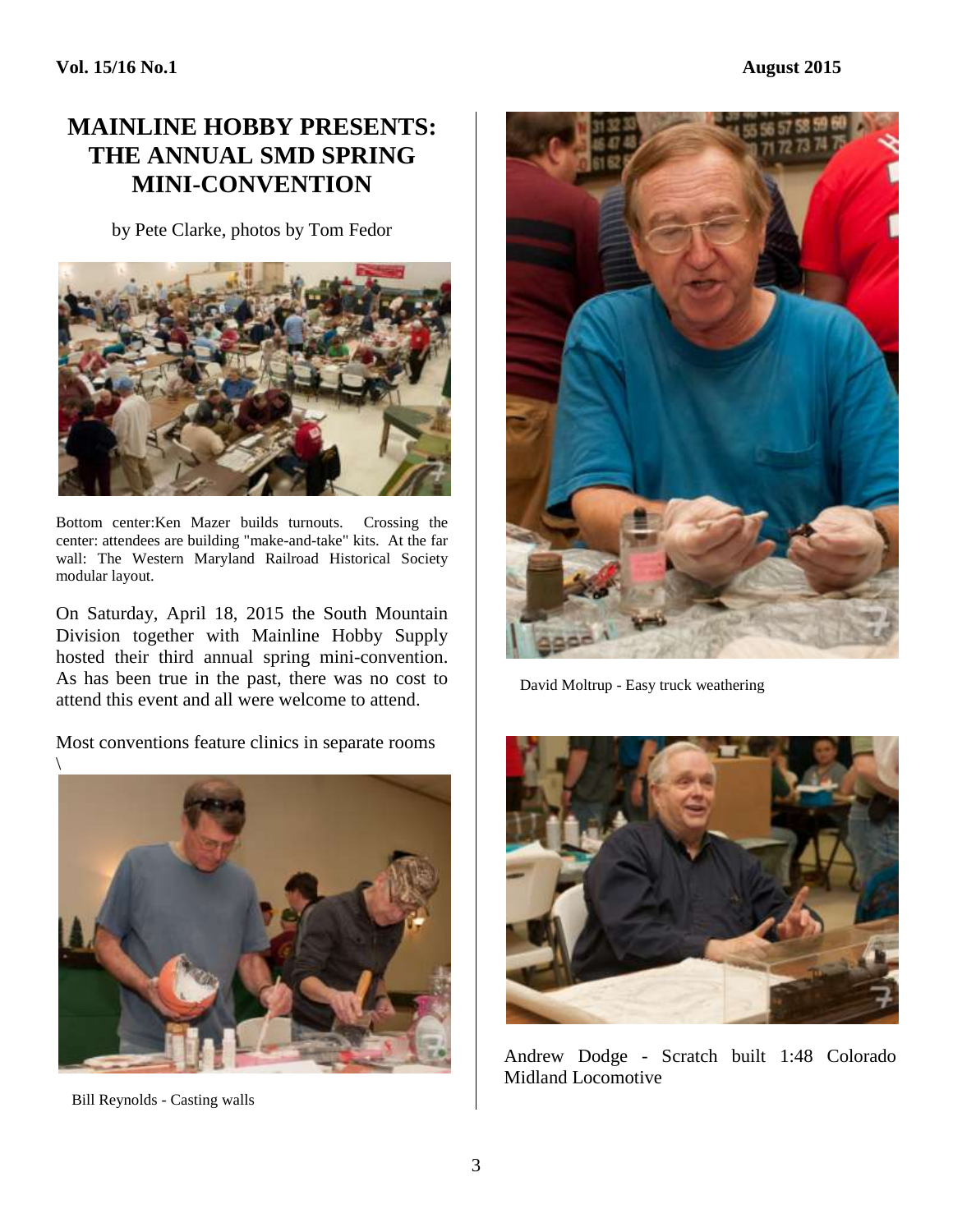

Paul Rausch - Building a Walthers car float kit



 Ron Polimeni - Rejuvenate flea market finds and Timesaver layout



 Ken Mazer – Hand laying turnouts using Fast Tracks jigs



Jeff Adams - Locomotive tune up

and require that you select which to attend and therefore which you will not attend. Our mini-cons are different. Our clinicians sit at tables in one large room and speak on their topic. Attendees are free to roam from one to another and stay as long as they like. Questions are encouraged. Many speakers bring supplies to allow attendees to try their hand at the topic.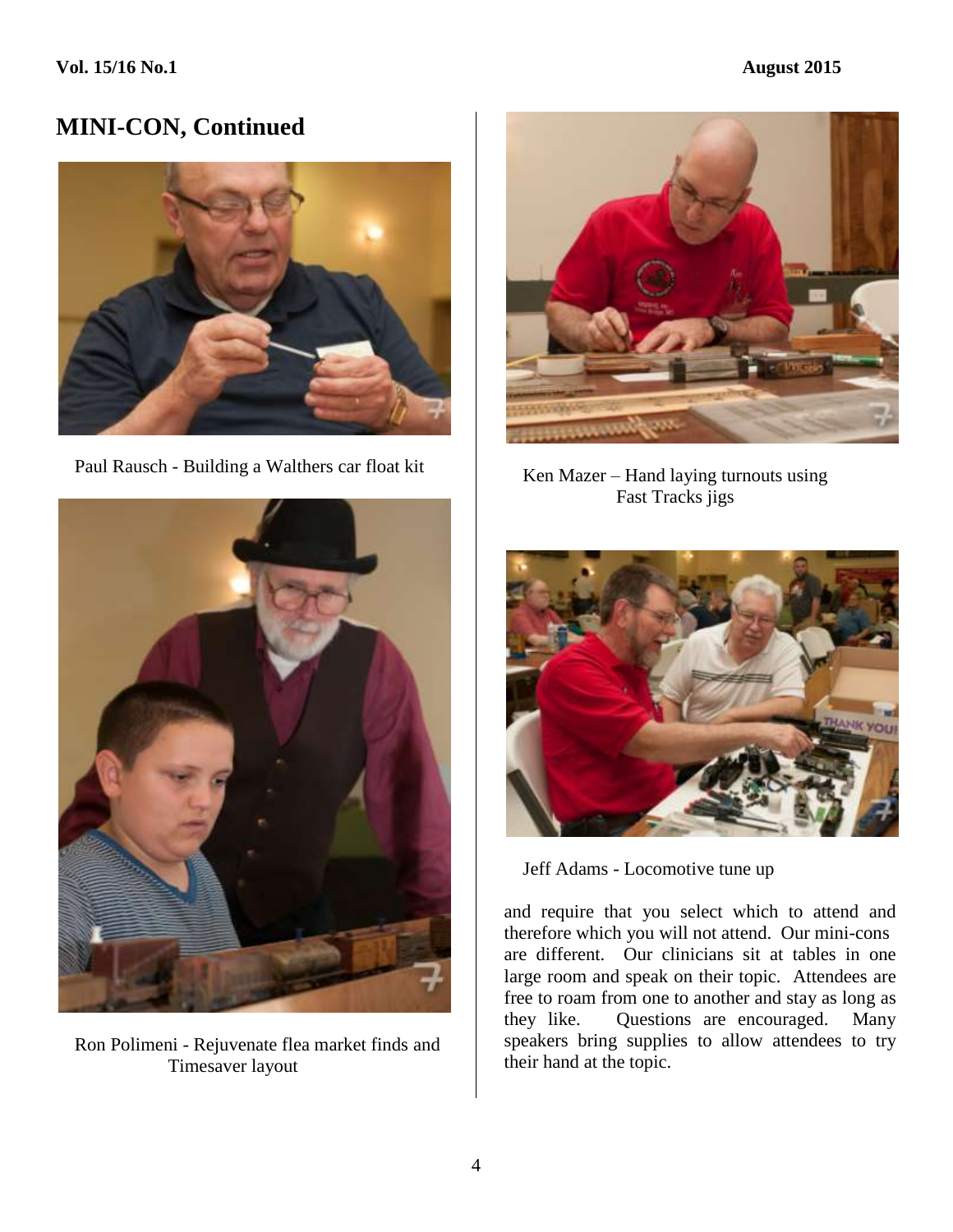

Sam Powell - Building models out of cardstock.



Brian Greenawalt running a "make and take" clinic



"Make and take" Cape Fear wood structure built, painted and weathered at the Mini-Con.

This year we had the following speakers and topics at our informal clinics:

 Jane Clarke – NMRA Achievement Program Richard Lind - Building a model Dotti Caldwell - Structure painting Frank Benenati - DCC wiring made easy Harvey Heyser - Layout design Jeff Grove - Building Craftsman kits, as well as those shown in the photos

Brian Greenawalt and Jane Clarke led a make-andtake clinic featuring models from DPM (donated by Mainline Hobby Supply) and Cape Fear Company House kits (donated by Carolina Craftsman Kits - Jeff Grove)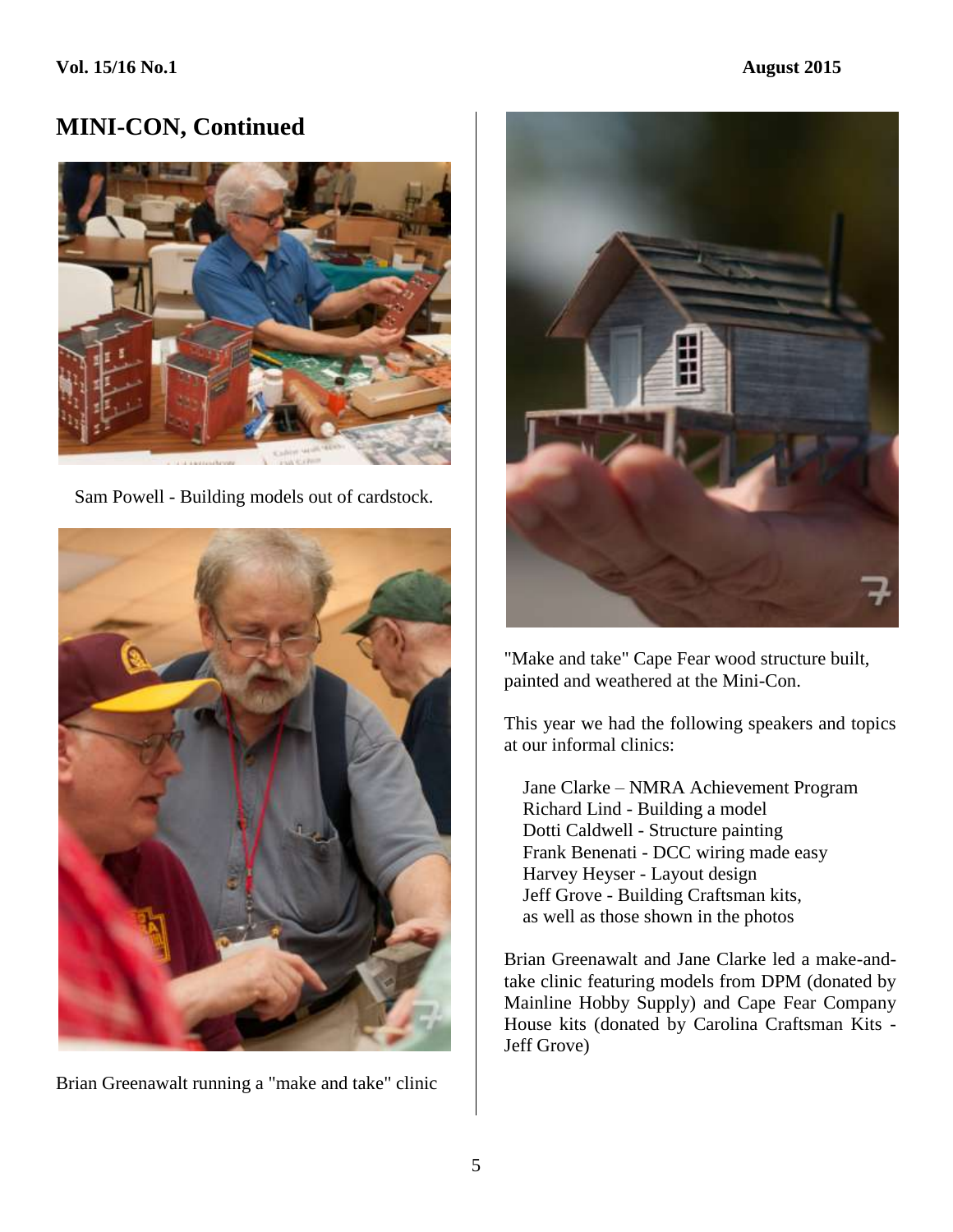

The Dead Rail Society's 1:48 radio-controlled narrow gauge modular layout.

We had three modular groups set up and running trains:

 The Western Maryland Railroad Historical Society The Dead Rail Society The Bricktown Model Railroad club

Several vendors had items for sale: Jeff Grove displayed his Carolina Craftsman Kits Larry Nyce had Railroadiana for sale Bob Van Zant, Lee Scott, and Bob Meier had various model railroad items for sale.



Cumberland Valley Model Railroad Club's display.

To remind folks that just because you don't have space for a layout at home does not mean that you can't have a model railroad, we had members of the following clubs on site:

 Frederick County Society of Model Engineers Hagerstown Model Railroad Museum at Antietam Station Winchester Model Railroad club

Northern Virginia Model Railroaders



Bob Johnson presenting "Believable Scenarios for Free-lance Model Railroads"



Andrey Dobson demonstrating the flexibility of thin extruded polystyrene insulation board.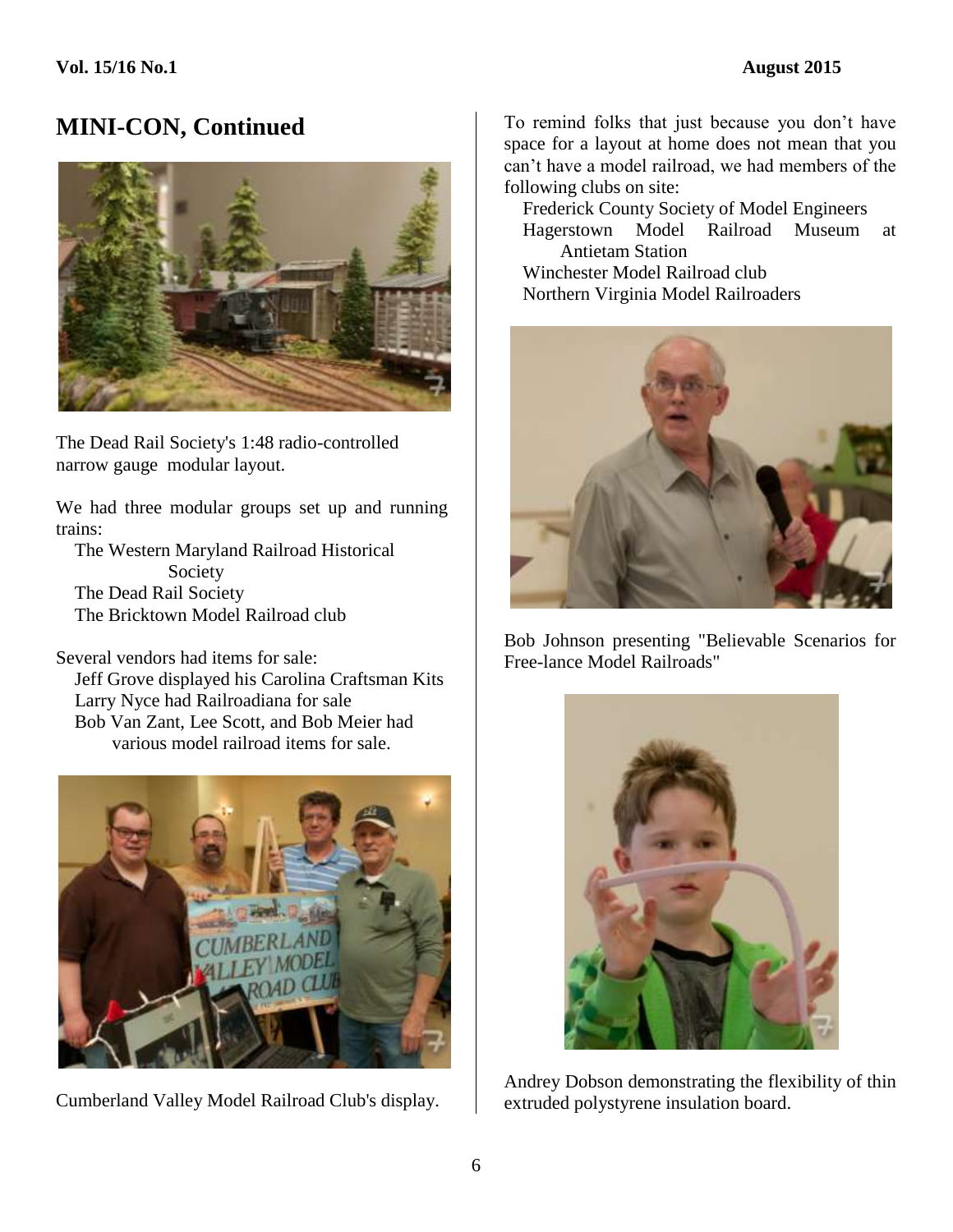The informal clinics closed down at 1:00 PM and we switched to a more formal clinic format featuring the following speakers and topics:

 Bob Johnson on Believable Scenarios for Freelance Model Railroads

- Craig and Andrey Dobson on Modeling Rocks Using Exruded Polystyrene Foam Insulation Board
- Bob Clegg on the upcoming Mid-East Region fall convention - MER Delaware Valley Turn convention October 22-25 2015 In Mount Laurel, New Jersey. For more information, see <http://www.delawarevalleyturn.org/>
- Randy Anderson spoke and showed photos of the Western MD Railroad in the 1970's

Pizza, soda, snacks and baked goods (donated by SMD members) were available so no one went hungry.

Thanks to Brian Wolfe and Mainline Hobby Supply for renting the hall, thereby allowing this to be a free event, and lots of other help as well. Go shop there.

The first year we were really happy that we drew over 100 folks to this event. The second year we were ecstatic that over 150 folks came. This year over 200 attended this event.

We intend to hold a  $4<sup>th</sup>$  annual "Mainline Hobby presents: The annual SMD Spring Mini-Convention" most likely in mid-April of 2016. Check the SMD web site for updates. If you would like to give a talk at that event, if you would like to be a vendor, or if you would like to advertise your tourist railroad or model RR club to over 200 railroad and model railroad fans – please contact Pete Clarke [\(ebtmx5@aol.com\)](mailto:ebtmx5@aol.com) who will take the lead on organizing this event.

#### **2016 MINI-CON**

For three years now Brian and Bonnie Wolfe of Mainline Hobby Supply have paid to rent the hall for our mini-convention, supplied massive advertising, and given any other help we've asked for. They have offered do to it again. Go to Mainline, say thanks, and buy something.

The next mini-convention will be held on Saturday, April 16, 2016. Doors will open at 9:00 am and close at 4:00 pm.

The event will follow the proven plan of past events. The morning will include "informal" clinics, modular layouts, and a few vendors. Lunch will be available on site. The afternoon will be comprised of "formal" clinics. I have contacted several folks regarding formal clinics and hope to have some really entertaining ones.

The thing that excites me the most about this event is this: The theme and main formal clinic this year will be "You should model this railroad, and here's why." To make this happen we need you to participate. The clinic will start with a (hopefully) long line of SMD members speaking on behalf of the railroad of their choice. Because there will be so many speaking, the job for each gets easy. You only need and you will only be allowed, to speak for 5 to 7 minutes. So, you just need to collect a couple of photos (or videos) of your railroad and then write up a short list of the reasons why it is the perfect railroad to model. The list of reasons is likely to include things like how scenic it is, how unique it is, how many models of it are available, how interesting the operation on it is. I'd suggest that most photos/video be of the prototype, but some model shots would also be appropriate. You don't even have to prepare a slide show! Send those pictures or videos to me and I'll assemble all them from everyone into a single slide show. Oh, your perfect railroad to model does not have to be a real, existing railroad. Those wishing to speak out for freelance and proto-freelance are encouraged to join in the fun.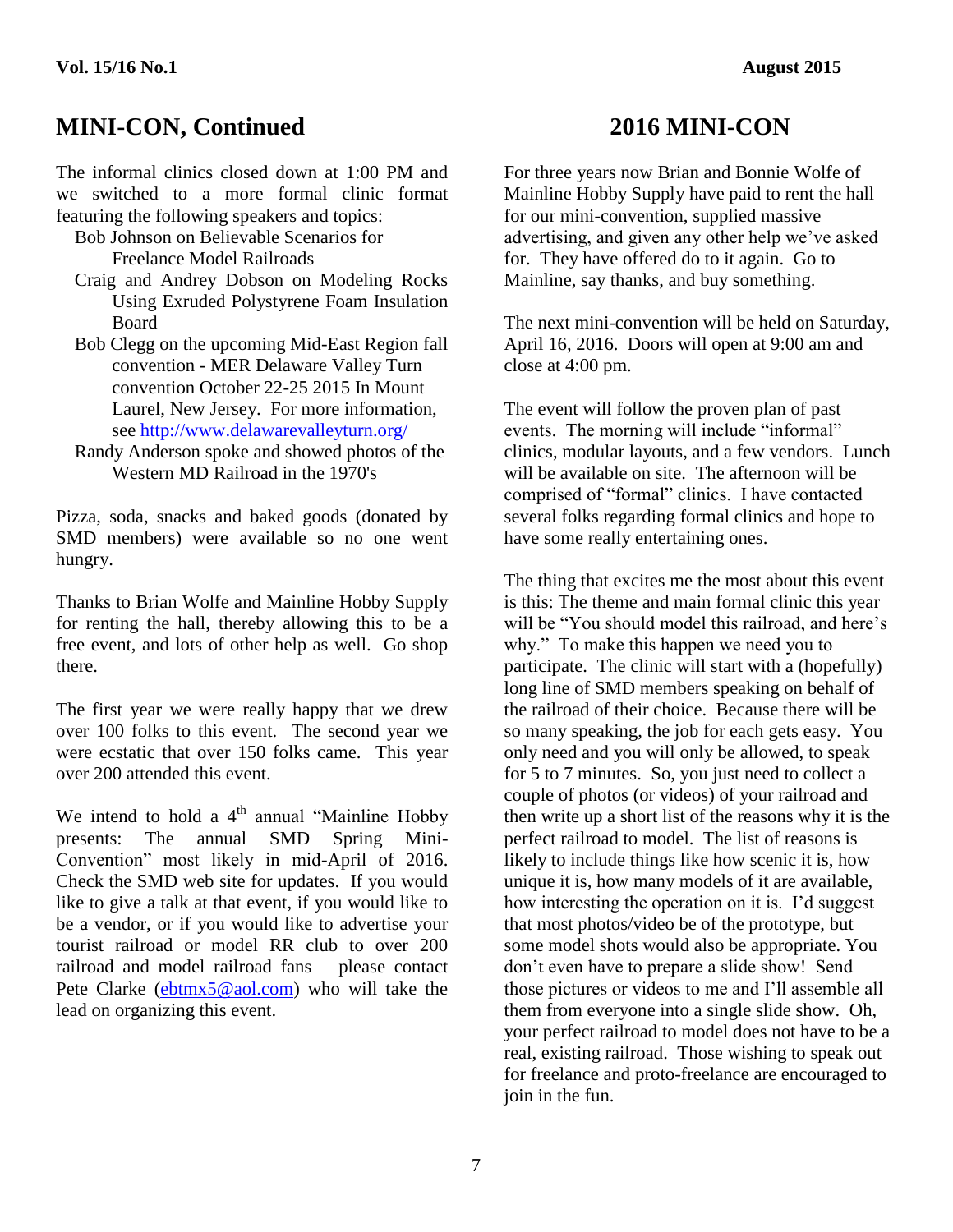Once that portion is done, those that are willing will join in a "round table" discussion. Bob Johnson has agreed to be the moderator. He'll have a couple of questions which he'll let you know in advance so you can have well-thought-out replies. To make sure it stays lively he'll likely have a surprise question or two as well. We'll also encourage the panel members to ask each other questions and we'll encourage the audience to ask questions as well.

This should be great fun!

So reserve the date (Saturday, April 16, 2016) and contact me (Pete Clarke) to reserve your place in our discussion group.

More info will follow in future issue, and, yes, I will be looking for folks to give informal clinics in the morning. Why not contact me now and sign up for that as well?

Thanks, Pete Clarke [Ebtmx5@aol.com](mailto:Ebtmx5@aol.com) 301 253 4913

#### **OPERATIONS AND OPERATORS** by Richard Lind

Many of our regular meetings are hosted by people who have built large, fine layouts. If you ask, you will find that they all have operations and a group to operate the layout. These operating sessions are not, have never been and probably never will be SMD functions. They seem to be closed groups, unless you have the temerity to ask to be included as an alternate.

Long ago, Dick McEvoy's operating group morphed into a loosely organized group that meets on Friday nights, if there is a layout open for operation. This group operates in a traditional manner, where the layout owner personally controls what trains run

and when. The group has no officers, no dues and no rules, except participants RVSP the layout owner when they choose to attend. If you're interested in getting into operations, this is a place to start

Some members of the Friday night group became interested in timetable/train order (TT/TO) operations on model railroads, and were nurtured by convention clinics and labs, trips to operate Steve King's layout in Germantown MD and Dave Baker's layout in Johnstown PA, and Don Florwick's decision to convert his layout to TT/TO for the 2014 MER Convention. Don's operators have become a pool of experienced TT/TO operators that fill the slots on layouts that are operated with some form of TT/TO.

This year, they've had opportunities to operate on interesting layouts outside our immediate area. On May 9th, a crew of eleven, including Steve King, travelled to Boyds MD to operate John King's B&O Shenandoah Subdivision. On May 16th, ten travelled to Johnstown PA to operate Dave Baker's Cumberland & Lake Erie. On July 18th, Harvey Heyser arranged for a group of six to travel to Centerville VA to operate Marty McGuirk's Central Vermont. Then it was back to John King's in Boyds with a crew of thirteen on August 29th.

If you're interested in model railroad operations, there are opportunities.

#### **SPRING OPERATOR'S TRIP/1 SATURDAY, MAY 9, 2015**

John King agreed to host a spring visit from SMD Operators on Saturday, May 9, 2015. John and his Railroad are located in Boyds, Maryland. The session was from 9 to 3.

Attending were Don Florwick, who organized the event, Mike Shockey, Ron Polimeni, Alex Polimeni, Jim Fisher, Bill Reynolds, Dave Thalman, Ray Price, Jason Weibel, Steve King and Richard Lind.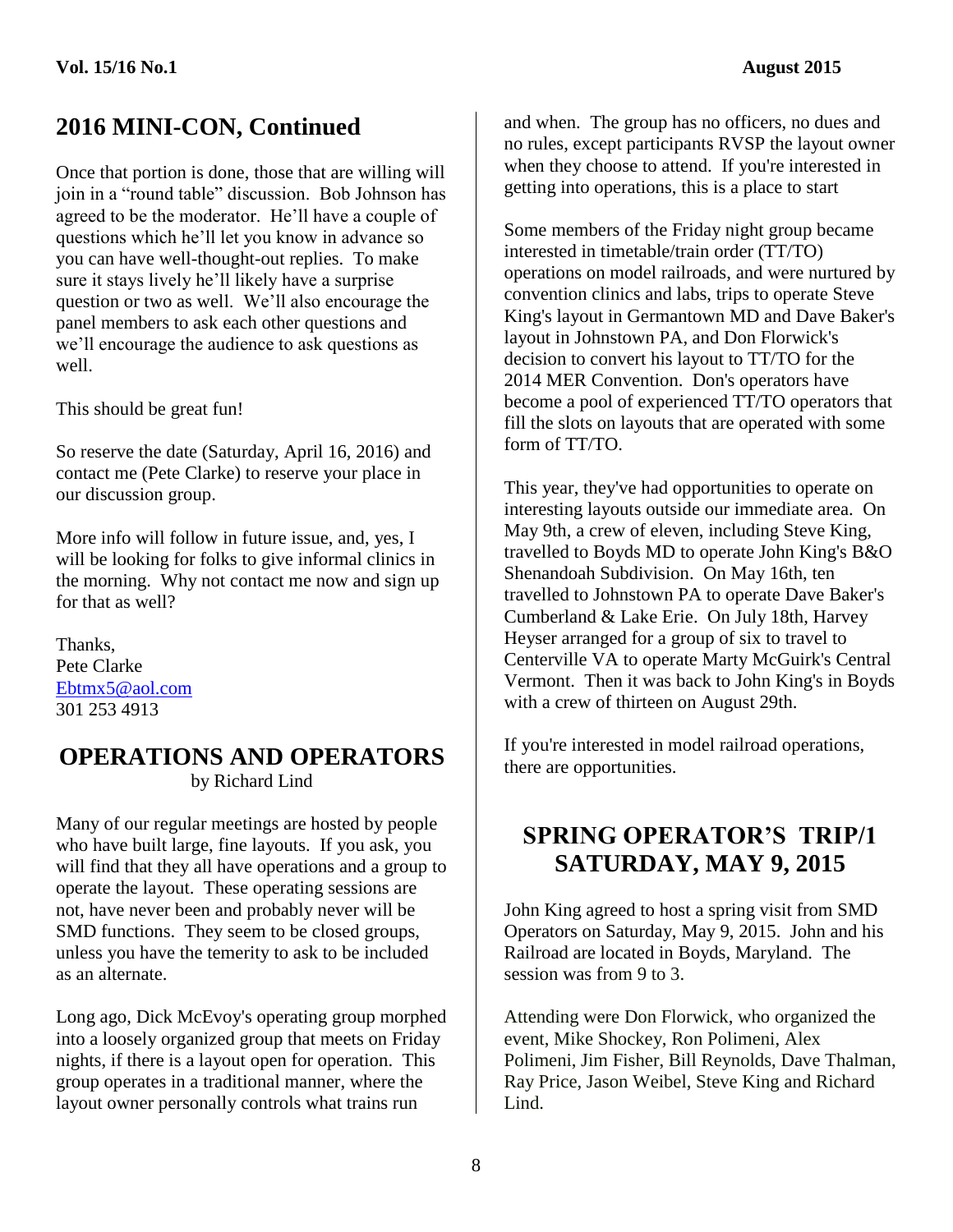## **OPS TRIP/1, Continued**

John's HO Scale B&O Shenandoah Branch models the B&O Shenandoah Branch as closely as practicable from Brunswick MD to Strasburg VA in 1957. John uses NCE DCC and most of John's locomotives have sound. The operating scheme uses Time Table & Train Order and traffic is generated by Car Cards and Waybills. We are limited to 10 visiting operators because of space in the layout room.

#### **SPRING OPERATOR'S TRIP/2 SATURDAY, MAY 16, 2015**

Dave Baker agreed to host a spring visit from SMD Operators on Saturday, May 16, 2015. Dave and his Railroad are located in Johnstown, Pennsylvania. The session was from 1 to 5 PM.

Dear South Mountain Operators,

The management of the Cumberland and Lake Erie Railroad would like to thank you for helping the railroad come alive May 16th.

That day we moved 24 trains on the C&LE, there were 6 light helper moves, and 7 trains ran on the PRR only for a total of 37 trains. This ties the record made in Aug. 2011 by Bob Prehoda's Retiree group from Westmoreland County. For comparison last year the South Mountain group moved 32 trains.

Thanks again.

David E. Baker Vice President of Operations

Attending were Bill Reynolds, Bill Wilson, Bob Meier, Harvey Heyser, Jim Fisher, Ron Polimeni, Alex Polimeni, Dave Thalman, Ray Price and Richard Lind. Don Florwick organized the event, but could not attend.

## **PRESENT AN RPM CLINIC**

Interested in presenting a clinic at RPM Valley Forge next spring? Contact Jim Dalberg at clinics@rpmvalleyforge.com or (610) 648-0089.

#### **A VISIT TO THE RENSSELAER MODEL RAILROAD SOCIETY**

by Jane Clarke

Pete and I finally visited the famous layout of the Rensselaer Model Railroad Society in Troy, New York at Rensselaer Polytechnic Institute. We've often thought about visiting it on the way to ski in Vermont or bicycle in upstate New York. I contacted John Nehrich [\(nehrij@rpi.edu\)](mailto:nehrij@rpi.edu) in July and he gave us a personalized tour.

The New England, Berkshire & Western has been in the same location since 1972 though the Society was formed in 1947. The model is set in 1950 in the local area up to the Canadian border. Although it is a model of a fictional railroad, it is based on the Rutland RR in Vermont and the Delaware & Hudson RR. The HO layout is approximately 33 x 123 feet broken into several rooms. This allows for discrete scenes and changes in season.



The city of Troy is modeled in exquisite detail. There are fire escapes on every building and you can even see where one building was removed from beside another. (Photos 1 and 2)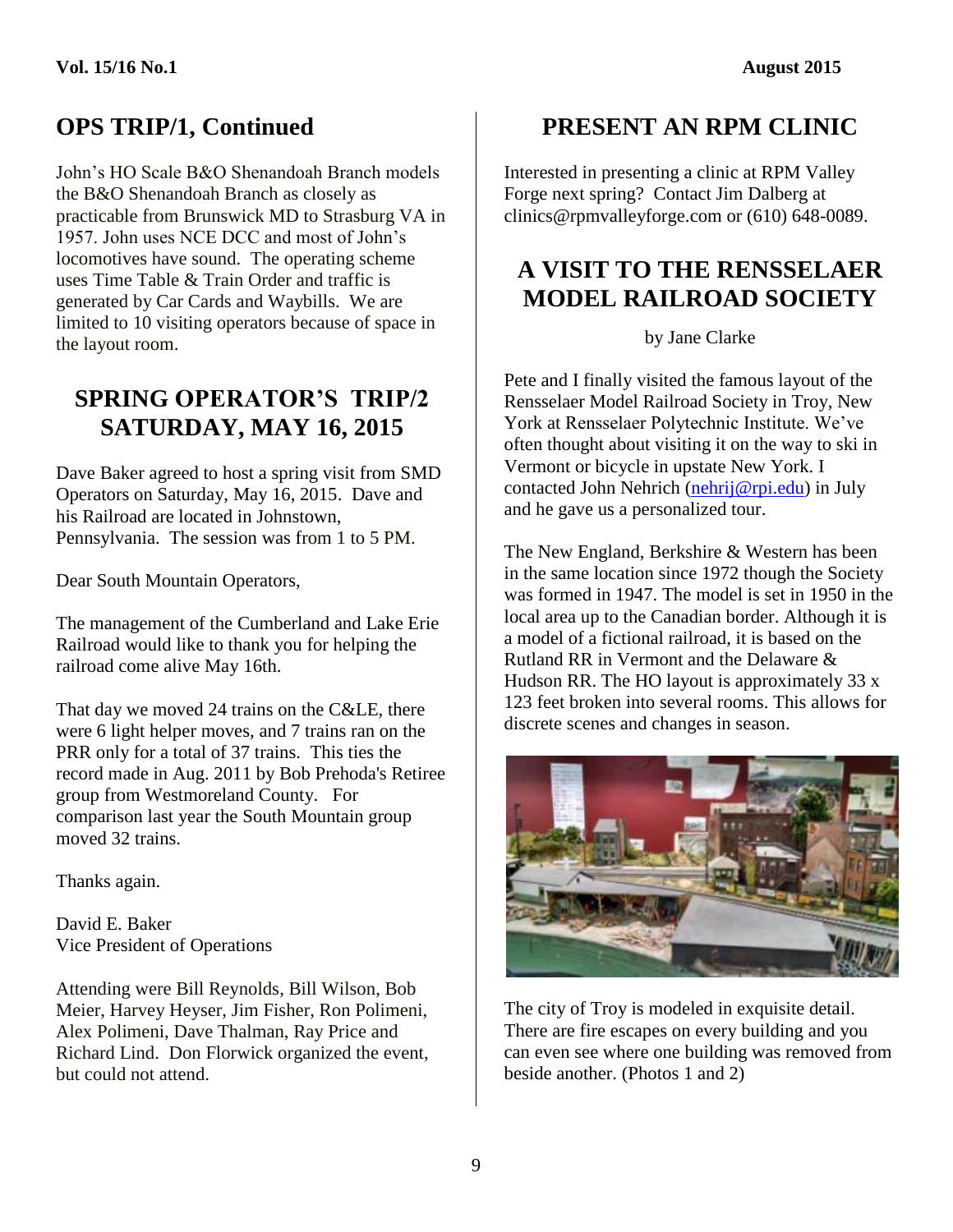







**RENSSELAER, Continued** Beyond Troy are the rural areas of New York and Vermont, then the Green Mountains in their fall colors. (Photos 3 and 4). It includes the iconic Burlington VT causeway and a fictional town of Chateaugay. (Photos 5 and 6) Yes, there were railroad boat ramps. (Photo 7)





The modeling is terrific, but the most amazing thing is the Society itself. There are approximately 60 student members and 60 non-student members. Only the student members have voting rights which determine the direction of the layout. In spite of the turnover that graduations cause, there are no abandoned scenes. Once a year they hold a massive operating session. About 50 people are required! Sometimes we can't recruit 7 people to operate our layout!

Visit them virtually on Facebook as "NEB&W" or at

[http://railroad.union.rpi.edu/index.php?title=Rensse](http://railroad.union.rpi.edu/index.php?title=Rensselaer_Railroad_Heritage_Website) [laer\\_Railroad\\_Heritage\\_Website](http://railroad.union.rpi.edu/index.php?title=Rensselaer_Railroad_Heritage_Website) Better yet; go visit this wonderful model railroad!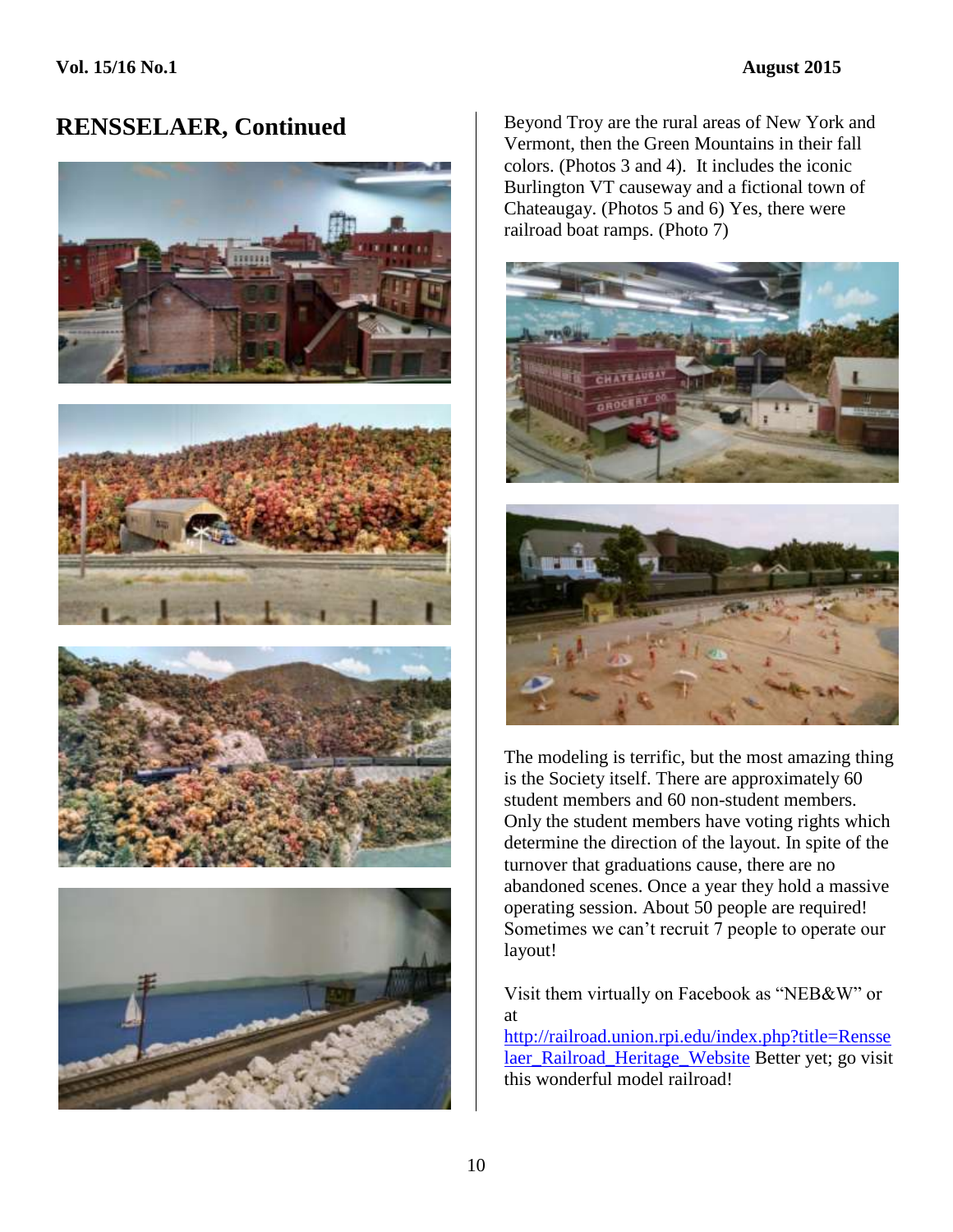## **OPEN HOUSES & TRAIN SHOWS**

August 1-2, 2015. Greenberg's Train and Toy Show, Maryland State Fair Grounds, 2200 York Road, Timonium MD 21093 [www.greenbergshows.com](http://www.greenbergshows.com/)

August 22, 23, 2015. The Railroad Museum of Pennsylvania, Strasburg PA Model Railroading Day. Layouts, clinics, demonstrations and tour of the restoration area; in conjunction with the Susquehanna Division NMRA. See www.rrmuseumpa.org .

September 3-5, 2015. Steel Mill Modeler's Meet, presented by SMMSIG at The Ogelbay Resort and Conference Center, 465 Lodge Drive, Wheeling WV.26003 Go see some fantastic modeling. For more info, see http://www.smmsig.org/annual-steelmill-modelers-meet.html

September 6, 2015, 1 pm. Restoration Facility tour. B&O Museum. Includes train ride. \$11 with museum admission. Limited to 25 participants. See http://www.borail.org/railfest.aspx .

September 19, 2015. Cumberland Valley Model Railroad Club open house, 440 Nelson Street, Chambersburg PA 17201. 11 AM – 4 PM. For more info, see<http://www.cvmrrc.com/>

September 19 & 20, 2015. Mainline Hobby Supply, Inc Open House, 15066 Buchanan Trail East, Blue Ridge Summit PA 17213. Saturday 9 AM till 5 PM, Sunday noon till 5 PM. Free model railroad/layout tours. See [www.mainlinehobby.com](http://www.mainlinehobby.com/)

October 3-4, 2015, 10 am to 5 pm. Brunswick Railroad Days, Brunswick MD. MARC train rides, live music, carnival, pony rides; crafts, car, truck, motorcycle and train shows. [www.brunswickmd.gov](http://www.brunswickmd.gov/)

October 3-4, 2015. B&O Railroad Museum, Civil War Steam Days Weekend. Ride behind St. Elizabeth No. 4 to visit the restoration facility and

the Mount Claire House Museum. See http://www.borail.org/railfest.aspx .

October 3, 17, 24 and 31, 2015. B&O Railroad Museum, Steamin' Saturdays. Steam train ride only. See http://www.borail.org/railfest.aspx .

**October 22 -25, 2015. Delaware Valley Turn. Mid-Eastern Region NMRA Convention hosted jointly by the New Jersey Division at the Hotel ML at 915 Route 73, Mount Laurel, NJ 08054. For info, see** <http://www.delawarevalleyturn.org/>

October 24-25, 2015. Great Scale Model Train Show, Maryland State Fair Grounds, 2200 York Road, Timonium MD 21093. Nine am to 4 pm on Saturday, 10 am to 4 pm on Sunday. See [www.gsmts.com](http://www.gsmts.com/)

November 1, 2015, 9 am to 2 pm. Waynesboro Lions Club Model Train Show, Mont Alto Volunteer Fire Dept., PA Route 997. Over 100 vendor tables, working model railroad, parts vendors. \$12 for first table, \$10 for additional tables. Contacts: Dave McCarney at dmccarney@iccci.com or Mike Toms at mike@tomsfam.com

November 1, 2015, 1 pm. Restoration Facility tour. B&O Museum. Includes train ride. \$11 with museum admission. Limited to 25 participants. See http://www.borail.org/railfest.aspx .

November 1, 2015, 9 am to 4 pm.  $38<sup>th</sup>$  Gaithersburg Railroad & Transportation Artifacts Show & Sale, Montgomery County Fair Grounds, Gaithersburg MD (set up for dealers – Oct 30 afternoon & Nov. 1 morning). Adults \$8, children free. http://www.gserr.com/shows.htm

November 1, 2015, 9 am to 4 pm.  $10^{th}$  Gaithersburg Model Train Show, Montgomery County Fair Grounds, Gaithersburg MD. One admission charge allows entry to both shows.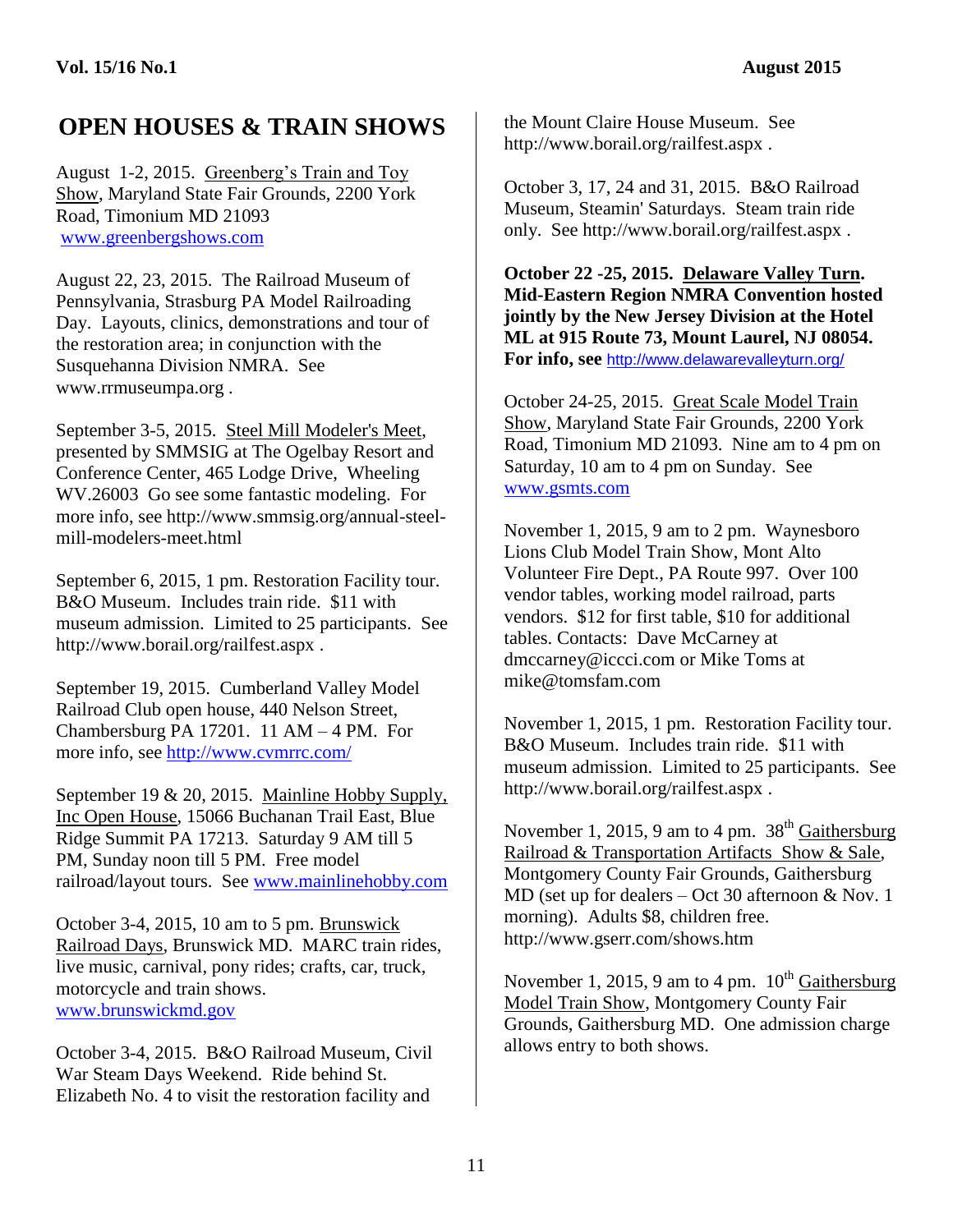## **TRAIN SHOWS, continued**

October 31 - November 1, 2015. Greenberg's Train and Toy Show, Harrisburg Mall, 3501 Paxton Street, Harrisburg PA 17111 [www.greenbergshows.com](http://www.greenbergshows.com/)

November 14, 2015. Winchester Model Railroad Club open house and train show. Train show in a new location: The Winchester Moose Lodge, 215 E. Cork Street, Winchester VA.

December 5-6, 2015. Greenberg's Train and Toy Show, Maryland State Fair Grounds, 2200 York Road, Timonium MD 21093 [www.greenbergshows.com](http://www.greenbergshows.com/)

#### **TRAIN RIDES**

Summer and fall Sundays, starting June 1st. Tour preserved Muddy Creek Forks village on the Ma & Pa: general store, roller mill and grain elevator – free. Section car rides: adults \$7, children \$5. <http://www.maandparailroad.com/whatsnew.php>

Steam Into History, New Freedom PA. Sept. 12-13, 17, 19-20, 23, 25-27; Oct. 3-4, 7-8, 10-11, 14-18, 21-26, 29-31; Nov. 7-8, 11, 14-15, 21, 27-28; and Saturday and Sunday in December in 2015.

Cass Scenic Railroad, Cass WV. Trains operate September  $9-13^{th}$ , then daily through October; November  $1<sup>st</sup>$  and 7-8, 2015. [http://www.cassrailroad.com/CASS\\_schedule.pdf](http://www.cassrailroad.com/CASS_schedule.pdf) for times and destinations.

The Cheat Mountain Salamander, Elkins WV. Durbin & Greenbrier Valley Railroad. Nine-hour trips: daily starting Sept 10th; Tuesday through Sunday in October, except 26-2, 2015. Call 1-877 MTN.RAIL to reserve a seat. . See http://mountainrailwv.com .

The Durbin Rocket, Durbin WV. Climax powered trains operate Saturday and Sunday in September;

Daily except Tuesday in October, except 26th thru 28th. November 1, 7 and 8th, 2015. Trains depart Durbin WV at 10 am and 2:30 pm. Call for availability. Some trains sold out. 1-877-MTN-RAIL. See http://mountainrailwv.com .

Lehigh Gorge Scenic Railway autumn leaf excursions, Jim Thorpe PA. Steam: October 10- 11<sup>th,</sup> 17-18<sup>th</sup>; \$69. Diesel: Oct 3-4, 24; \$39. High Bridge Oct. 3-4, 10-11, 17-18, 19-20, 24-25, 2015. Call 610-562-2102 for tickets. Advanced purchase only. See<http://www.lgsry.com/>for their many events and their regular schedule. Jim Thorpe PA by itself is worth the trip.

New River Train, Huntington WV. October 17 &  $18, 24 \& 25$ <sup>th</sup>, 2015. Check [www.newrivertrain.com](http://www.newrivertrain.com/) for available seating and turned back tickets.

New Tygart Flyer, Elkins WV. Durbin & Greenbrier Valley Railroad. Trains operate September 10- 13, 17-20 and 24-30<sup>th</sup>; plus daily except Monday in October, except  $26 - 28$ <sup>th</sup>; and November 1, 2015. Trains depart the historic Elkins WV depot at 11 am. Call 1-877 MTN.RAIL to reserve a seat. . See http://mountainrailwv.com .

Potomac Eagle Scenic Railroad. Trains operate 3 hour trips on Saturdays only in September. Fall foliage trips operate daily in October starting October  $3^{\text{rd}}$ , 2015. See

<http://www.potomaceagle.info/trips.php>for schedule, special events and seating options. Every train has a first class car.

Strasburg Railroad, 301 Gap Rd Ronks, PA 17572. Trains operate daily through November 1<sup>st</sup>, Nov. 7-8, 14-15; Friday, Saturday and Sunday Nov. 20th through December 13th and December 16-31, 2015. For info, see

[http://www.strasburgrailroad.com](http://www.strasburgrailroad.com/) .

Walkersville Southern Railroad, Walkersville MD. Trains operate on Saturdays only in September, and on Saturdays and Sundays in October. Trains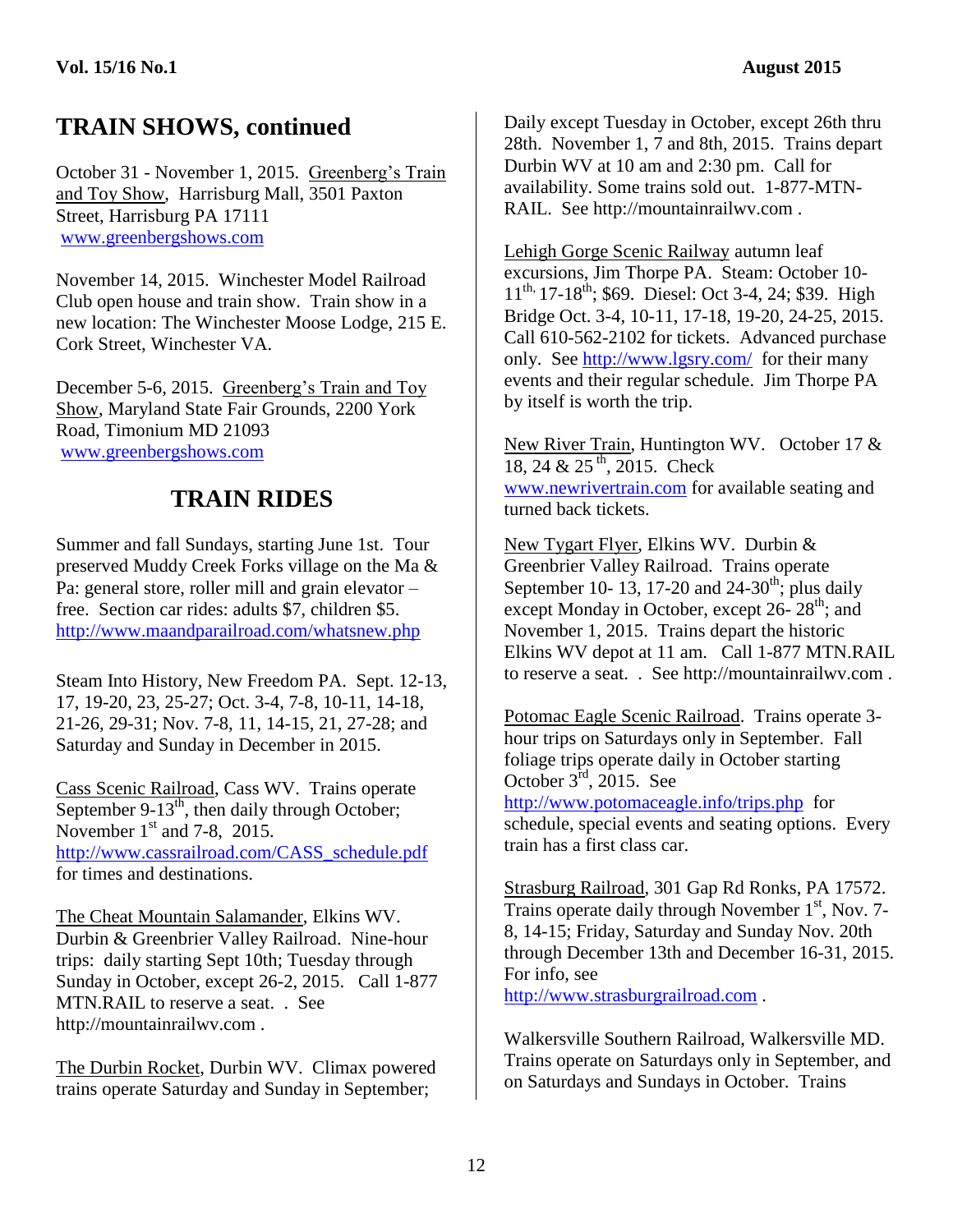## **TRAIN RIDES, continued**

depart from the historic Walkersville depot at 11 am and 2 pm. See<http://www.wsrr.org/schedule.htm> .

Western Maryland Scenic Railroad. Cumberland MD. Internet Explorer blocks their calendar pop-up again. Call 1-80-872-4650, extension 105. See <http://www.wmsr.com/> for info.

Saturday evenings. Walkersville Southern Railroad Diner Trains at 6:00 pm. October 3, 30-31; Nov. 7 and 21 are still available. Call 302-898-0899 or 1- 877-363-WSRR toll free.

Steam powered Thomas trains operate with Day Out With Thomas, Strasburg Railroad. September  $12 - 20$  and November  $20 - 22$ , 2015. regularly scheduled trains all day. See [http://www.strasburgrailroad.com/day-out-with](http://www.strasburgrailroad.com/day-out-with-thomas.php)[thomas.php](http://www.strasburgrailroad.com/day-out-with-thomas.php) for tickets.

Santa's Paradise Express, Strasburg Railroad. November 27 – 29; Dec, 5-6, 12-13, 19-20, 2015. regularly scheduled trains all day. See [http://www.strasburgrailroad.com/day-out-with](http://www.strasburgrailroad.com/day-out-with-thomas.php)[thomas.php](http://www.strasburgrailroad.com/day-out-with-thomas.php) for tickets.

Santa Trains. Walkersville Southern Railroad, November 28-29, December 5-6, 12-13, 19-20, 2015 at 11 am, 1 and 3 pm. See <http://www.wsrr.org/events.htm> .

#### **SMD OFFICERS 2015/16**

**Superintendent:** Paul Rausch (717) 401-0747 (Home), (717) 977-6400 (Cell) Email: [rausch6976@comcast.net](mailto:rausch6976@comcast.net)

**Assistant Superintendent:** Bill Wilson (301) 253-5063 Email: wfwbrw@verizon.net **Clerk:**

Jim Fisher (717) 762-7787 Email: [aliceandjimf@cermak.com](mailto:aliceandjimf@cermak.com)

#### **Paymaster:**

Ray Price (301) 845-6465 wmrryar1904@gmail.com

**Division Achievement Coordinator:** Jane Clarke (301) 253-4913 Email: [jjclarke57@gmail.com](mailto:Jane.Clarke@BioReliance.com)

**smdnmra.org Webmaster:** Roy Hoffman (717) 530-7977 Email: [hoffmanroy@embarqmail.com](mailto:hoffmanroy@embarqmail.com)

#### **Advisory Committee:**

Pete and Jane Clarke (301) 253-4913 Email: [ebtmx5@aol.com](mailto:ebtmx5@aol.com)

Donald (Don) Florwick (717) 352-8759 Email: [DJFlorwick@comcast.net](mailto:DJFlorwick@comcast.net)

Bob Johnson (301) 371-9129 Email: [rcyrilj@aol.com](mailto:rcyrilj@aol.com)

Richard Lind Email: [rclind202@verizon.net](mailto:SHOgone@aol.com)

**Wheel Report Editor:** Richard Lind (301) 694-9496 Email: [rclind202@verizon.net](mailto:SHOgone@aol.com)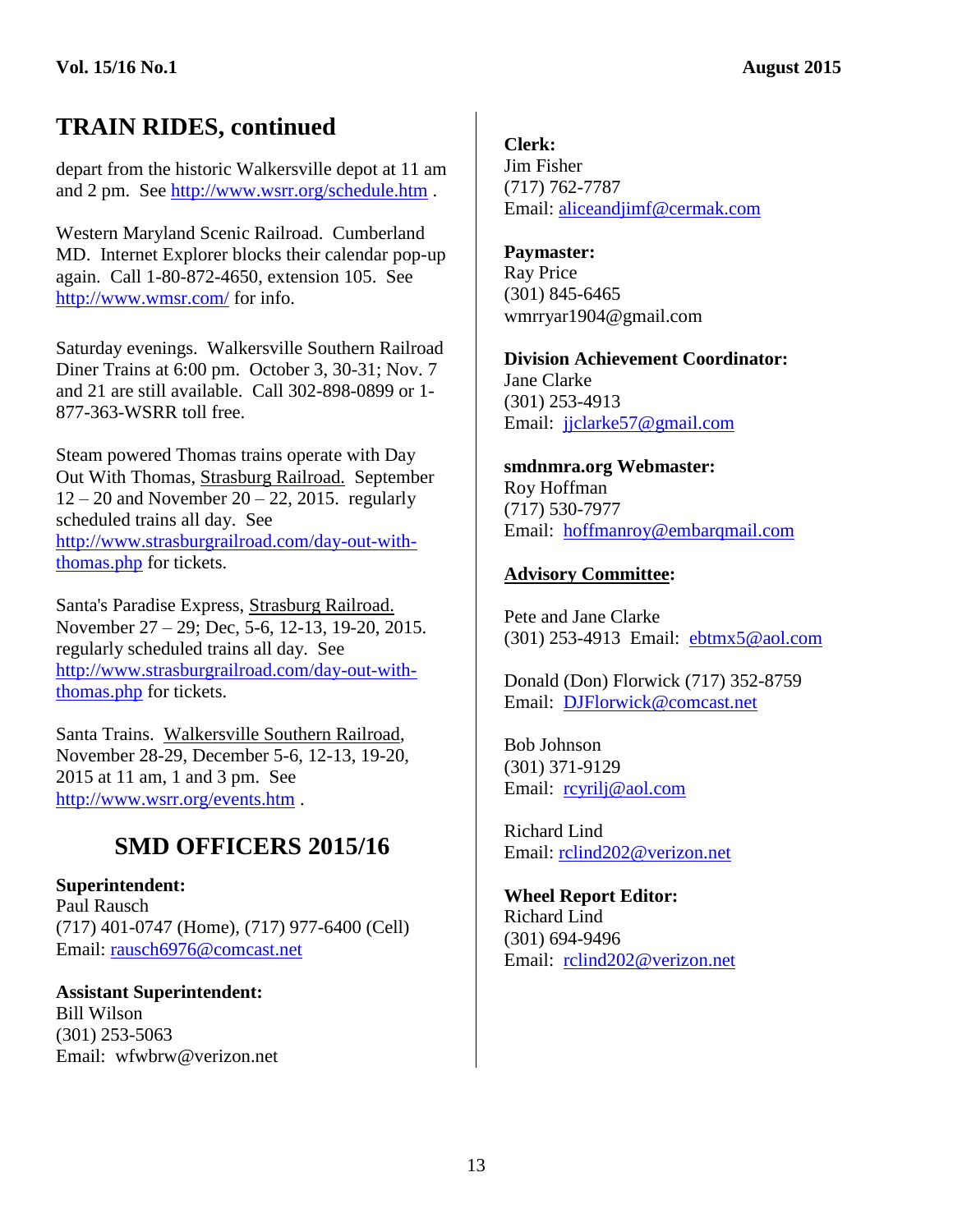#### **SEPTEMBER SMD MEETING**

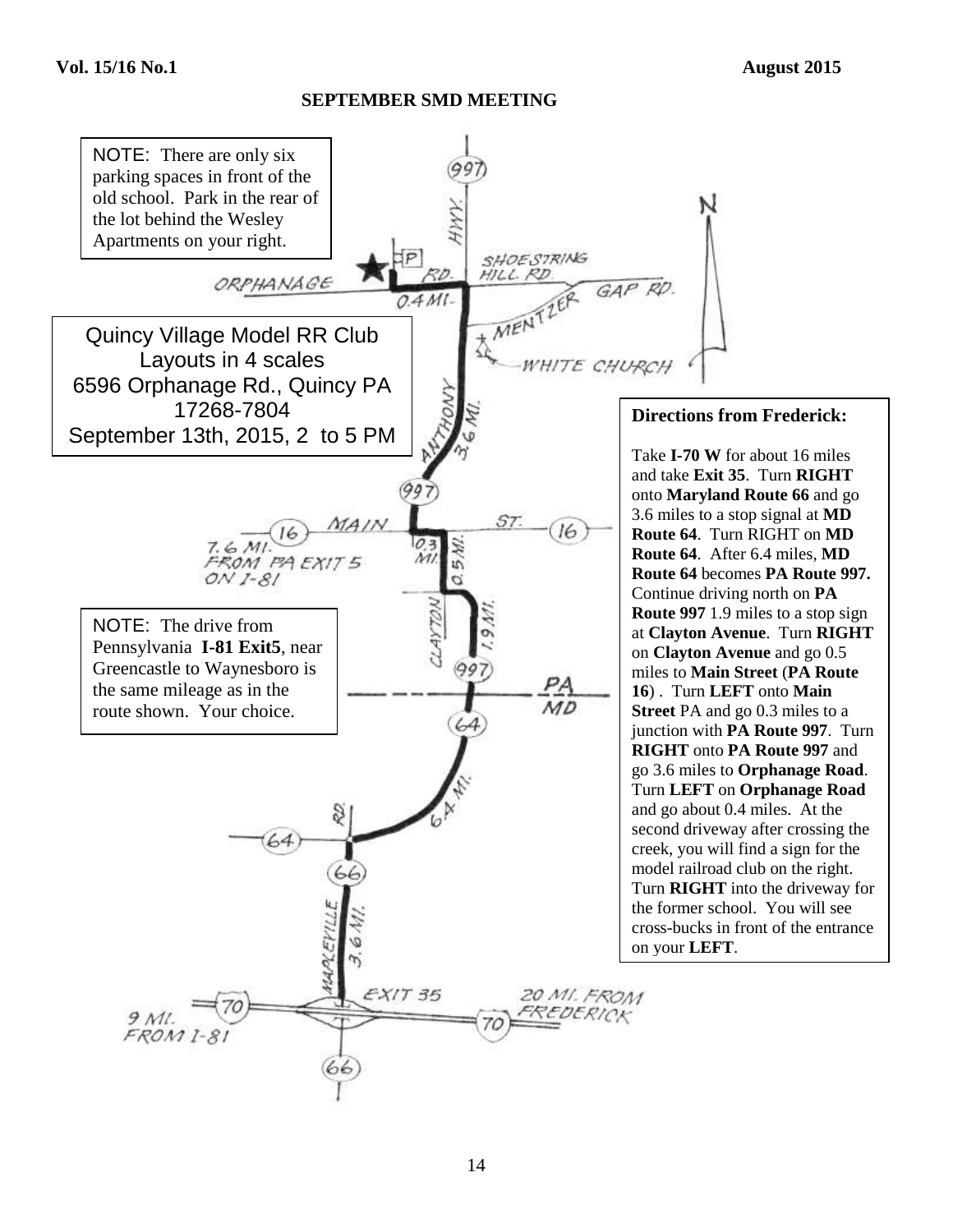#### **OCTOBER SMD MEETING**

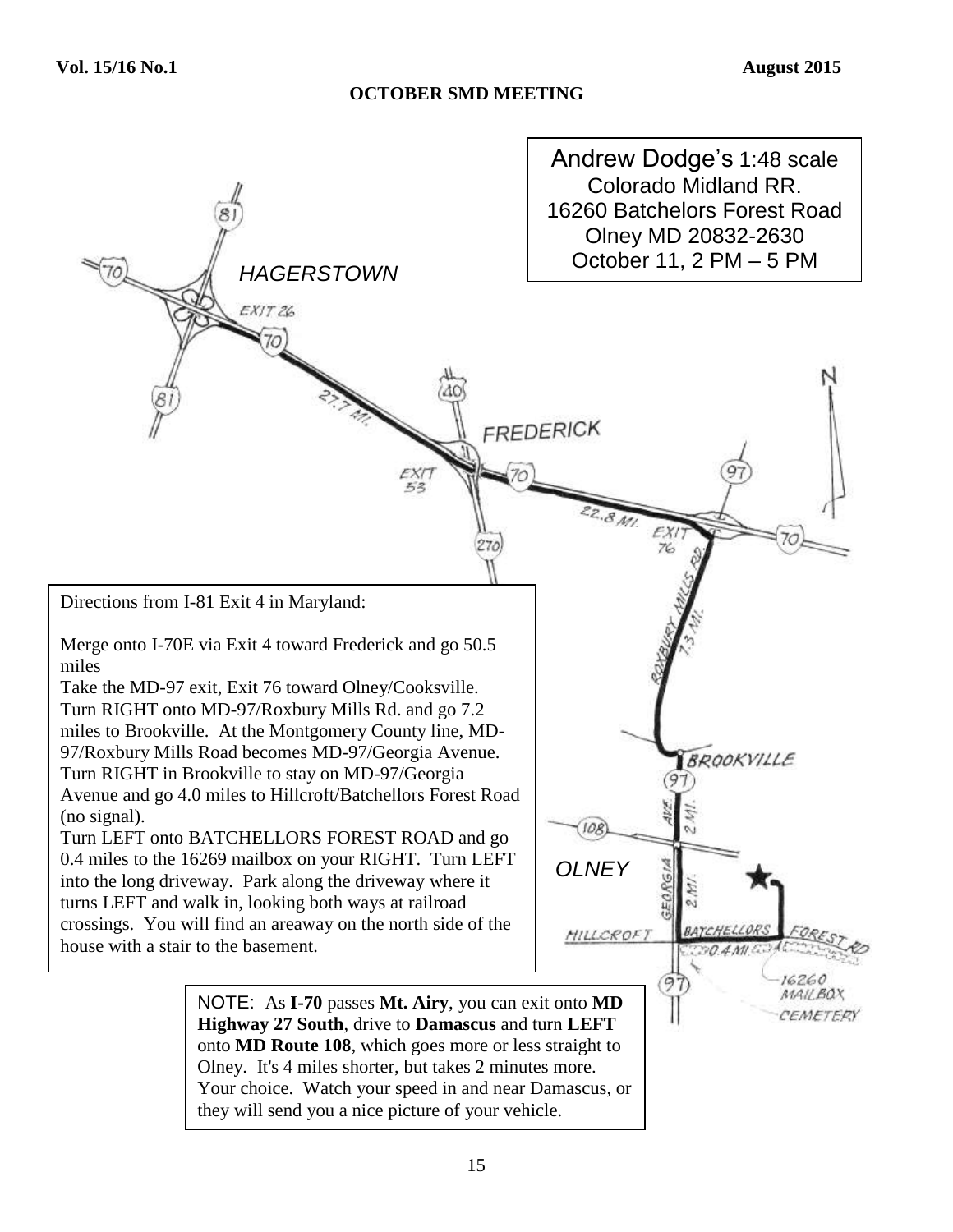#### **NOVEMBER SMD MEETING**